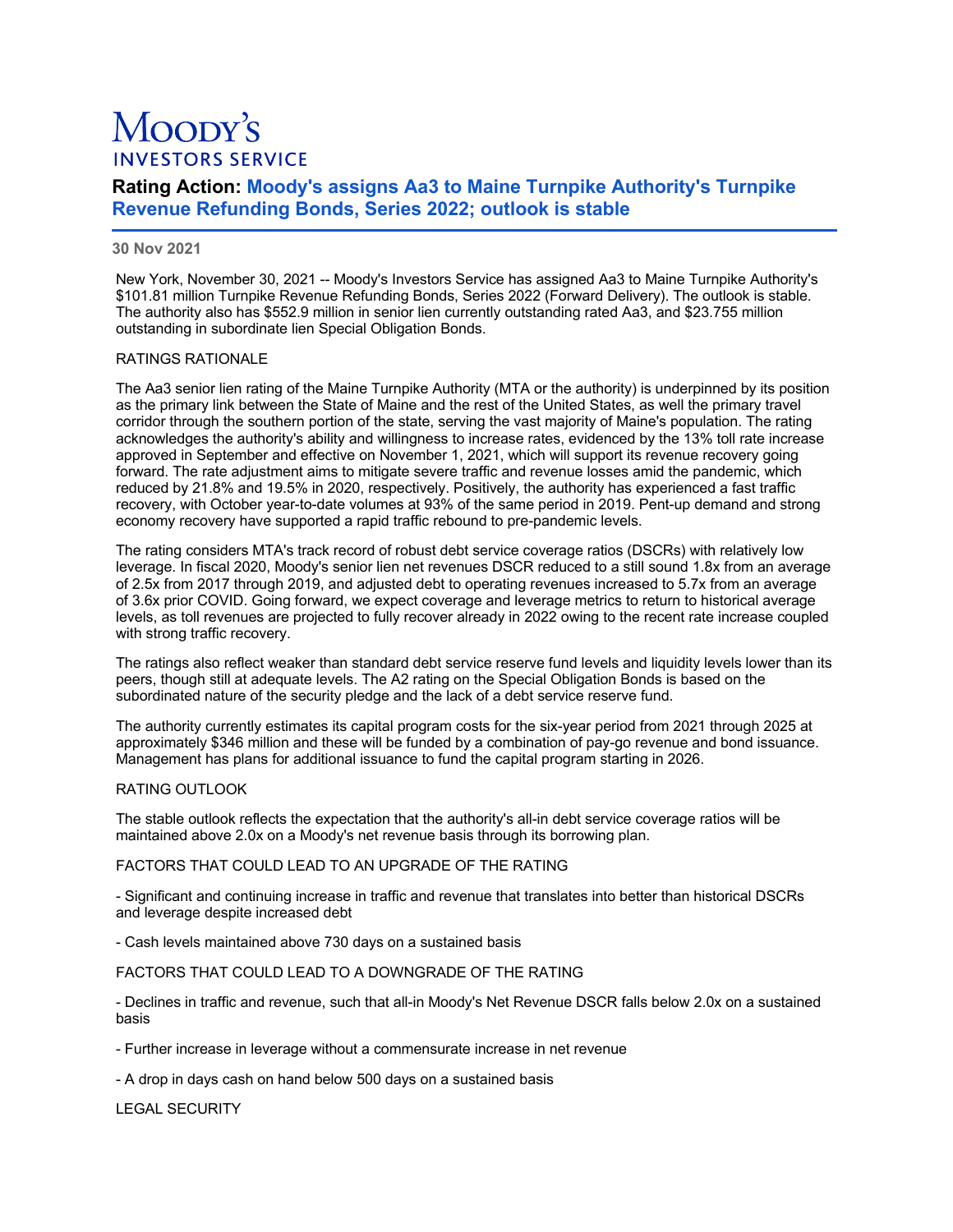The bonds are secured by the net revenues of the authority. The pledge securing the Special Obligation Bonds is subordinate to the pledge granted to secure the Turnpike Revenue Bonds. The authority has the autonomous right to set and collect tolls. Net revenues must be at least equal to 1.20x aggregate annual bond ordinance debt service and 1.00x the sum of bond ordinance debt service, the required reserve maintenance deposit, the required debt service reserve deposit and any other required deposit. The debt service reserve requirement is 50% MADS as long as the bond ordinance debt service coverage of the prior year exceeds 2.00x; otherwise the requirement increases to MADS for the current and all futures years' turnpike revenue bonds are outstanding.

#### USE OF PROCEEDS

Proceeds of the 2022 revenue bonds will be used to (i) refund the authority's outstanding Turnpike Revenue Bonds, Series 2012A and Turnpike Revenue Refunding Bonds, Series 2012B, and (ii) to pay costs of issuance.

#### **PROFILE**

The Maine Turnpike serves as a primary travel corridor through the southern portion of the state, extending approximately 109 miles from the New Hampshire/Maine border at Kittery northward to Augusta. The vast majority of Maine's population lives and works in the southern portion of the state served by the Turnpike. Major communities served include Kittery, Biddeford, Saco, Portland, Westbrook, Auburn, Lewiston and Augusta. The turnpike is the primary link between Maine and the rest of the United States.

The turnpike is a controlled access divided highway with barrier guardrail. The northern section of the turnpike through Portland to Augusta consists of two 12-foot travel lanes and an 8-foot outer shoulder on both roadways. The southern section from Kittery to Portland consists of three 12-foot travel lanes and a widened 12-foot outer shoulder on each roadway. The turnpike owns and maintains 201 bridges or culverts at least 10 feet in length and many other significant structures. The turnpike operates 19 toll plazas, five service areas, seven highway maintenance facilities, three mechanic garages, a body shop, a sign shop, and a headquarters building that also houses an E-ZPass customer service, a radio room and Troop G of the Maine State Police.

#### METHODOLOGY

The principal methodology used in this rating was Publicly Managed Toll Roads and Parking Facilities [published in March 2019 and available at https://www.moodys.com/researchdocumentcontentpage.aspx?](https://www.moodys.com/researchdocumentcontentpage.aspx?docid=PBC_1091602) docid=PBC\_1091602. Alternatively, please see the Rating Methodologies page on www.moodys.com for a copy of this methodology.

#### REGULATORY DISCLOSURES

For further specification of Moody's key rating assumptions and sensitivity analysis, see the sections Methodology Assumptions and Sensitivity to Assumptions in the disclosure form. Moody's Rating Symbols and [Definitions can be found at: https://www.moodys.com/researchdocumentcontentpage.aspx?](https://www.moodys.com/researchdocumentcontentpage.aspx?docid=PBC_79004) docid=PBC\_79004.

For ratings issued on a program, series, category/class of debt or security this announcement provides certain regulatory disclosures in relation to each rating of a subsequently issued bond or note of the same series, category/class of debt, security or pursuant to a program for which the ratings are derived exclusively from existing ratings in accordance with Moody's rating practices. For ratings issued on a support provider, this announcement provides certain regulatory disclosures in relation to the credit rating action on the support provider and in relation to each particular credit rating action for securities that derive their credit ratings from the support provider's credit rating. For provisional ratings, this announcement provides certain regulatory disclosures in relation to the provisional rating assigned, and in relation to a definitive rating that may be assigned subsequent to the final issuance of the debt, in each case where the transaction structure and terms have not changed prior to the assignment of the definitive rating in a manner that would have affected the rating. For further information please see the ratings tab on the issuer/entity page for the respective issuer on www.moodys.com.

The rating has been disclosed to the rated entity or its designated agent(s) and issued with no amendment resulting from that disclosure.

This rating is solicited. Please refer to Moody's Policy for Designating and Assigning Unsolicited Credit Ratings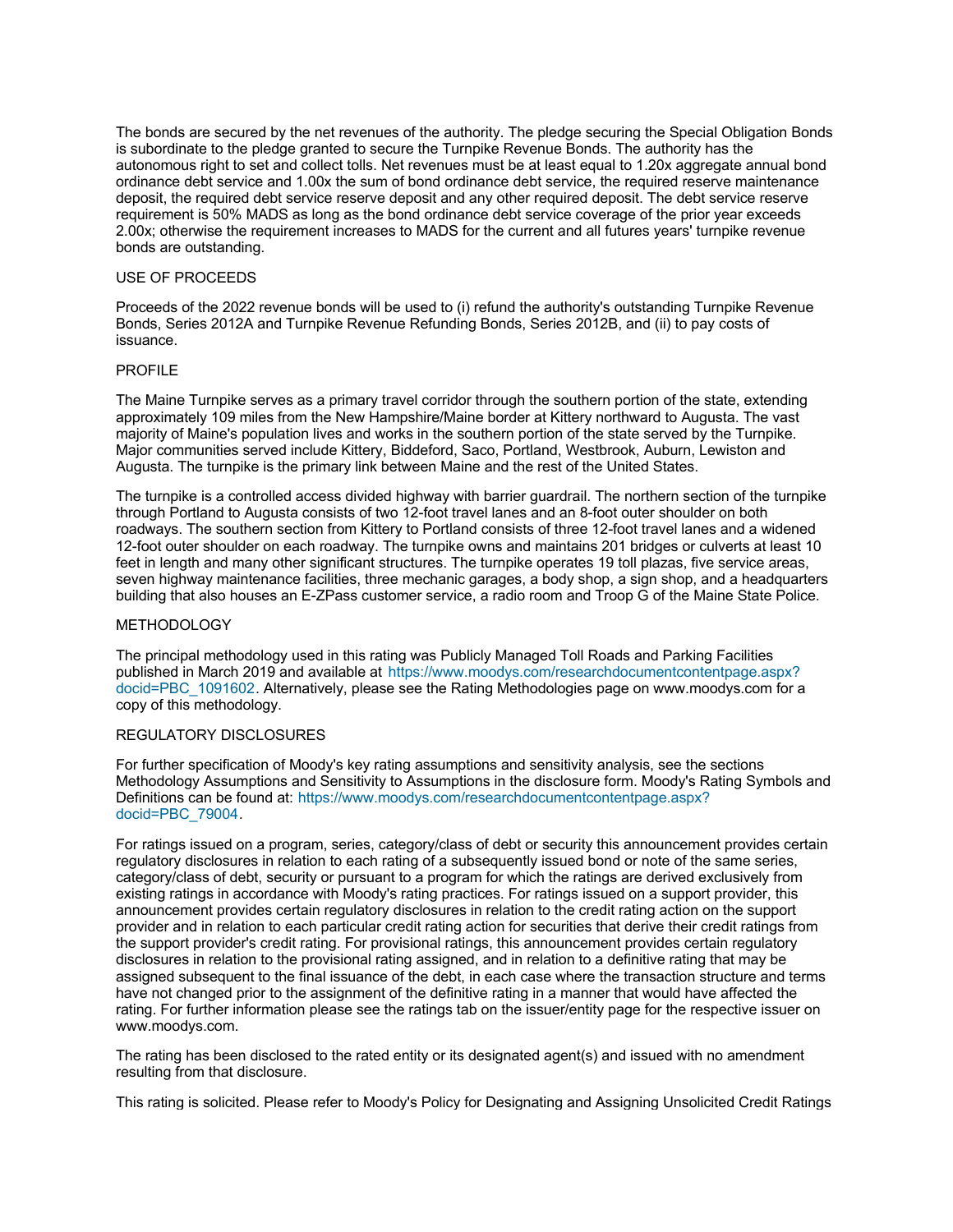available on its website www.moodys.com.

Regulatory disclosures contained in this press release apply to the credit rating and, if applicable, the related rating outlook or rating review.

Moody's general principles for assessing environmental, social and governance (ESG) risks in our credit analysis can be found at [http://www.moodys.com/researchdocumentcontentpage.aspx?docid=PBC\\_1288235](http://www.moodys.com/researchdocumentcontentpage.aspx?docid=PBC_1288235)

The Global Scale Credit Rating on this Credit Rating Announcement was issued by one of Moody's affiliates outside the EU and is endorsed by Moody's Deutschland GmbH, An der Welle 5, Frankfurt am Main 60322, Germany, in accordance with Art.4 paragraph 3 of the Regulation (EC) No 1060/2009 on Credit Rating Agencies. Further information on the EU endorsement status and on the Moody's office that issued the credit rating is available on www.moodys.com.

The Global Scale Credit Rating on this Credit Rating Announcement was issued by one of Moody's affiliates outside the UK and is endorsed by Moody's Investors Service Limited, One Canada Square, Canary Wharf, London E14 5FA under the law applicable to credit rating agencies in the UK. Further information on the UK endorsement status and on the Moody's office that issued the credit rating is available on www.moodys.com.

Please see www.moodys.com for any updates on changes to the lead rating analyst and to the Moody's legal entity that has issued the rating.

Please see the ratings tab on the issuer/entity page on www.moodys.com for additional regulatory disclosures for each credit rating.

Camila Yochikawa Lead Analyst Project Finance Moody's Investors Service, Inc. 7 World Trade Center 250 Greenwich Street New York 10007 JOURNALISTS: 1 212 553 0376 Client Service: 1 212 553 1653

Kurt Krummenacker Additional Contact Project Finance JOURNALISTS: 1 212 553 0376 Client Service: 1 212 553 1653

Releasing Office: Moody's Investors Service, Inc. 250 Greenwich Street New York, NY 10007 U.S.A JOURNALISTS: 1 212 553 0376 Client Service: 1 212 553 1653



© 2021 Moody's Corporation, Moody's Investors Service, Inc., Moody's Analytics, Inc. and/or their licensors and affiliates (collectively, "MOODY'S"). All rights reserved.

**CREDIT RATINGS ISSUED BY MOODY'S CREDIT RATINGS AFFILIATES ARE THEIR CURRENT OPINIONS OF THE RELATIVE FUTURE CREDIT RISK OF ENTITIES, CREDIT COMMITMENTS, OR DEBT OR DEBT-LIKE SECURITIES, AND MATERIALS, PRODUCTS, SERVICES AND INFORMATION PUBLISHED BY MOODY'S (COLLECTIVELY, "PUBLICATIONS") MAY INCLUDE SUCH CURRENT OPINIONS. MOODY'S DEFINES CREDIT RISK AS THE RISK THAT AN ENTITY MAY NOT MEET ITS CONTRACTUAL FINANCIAL OBLIGATIONS AS THEY COME DUE AND ANY**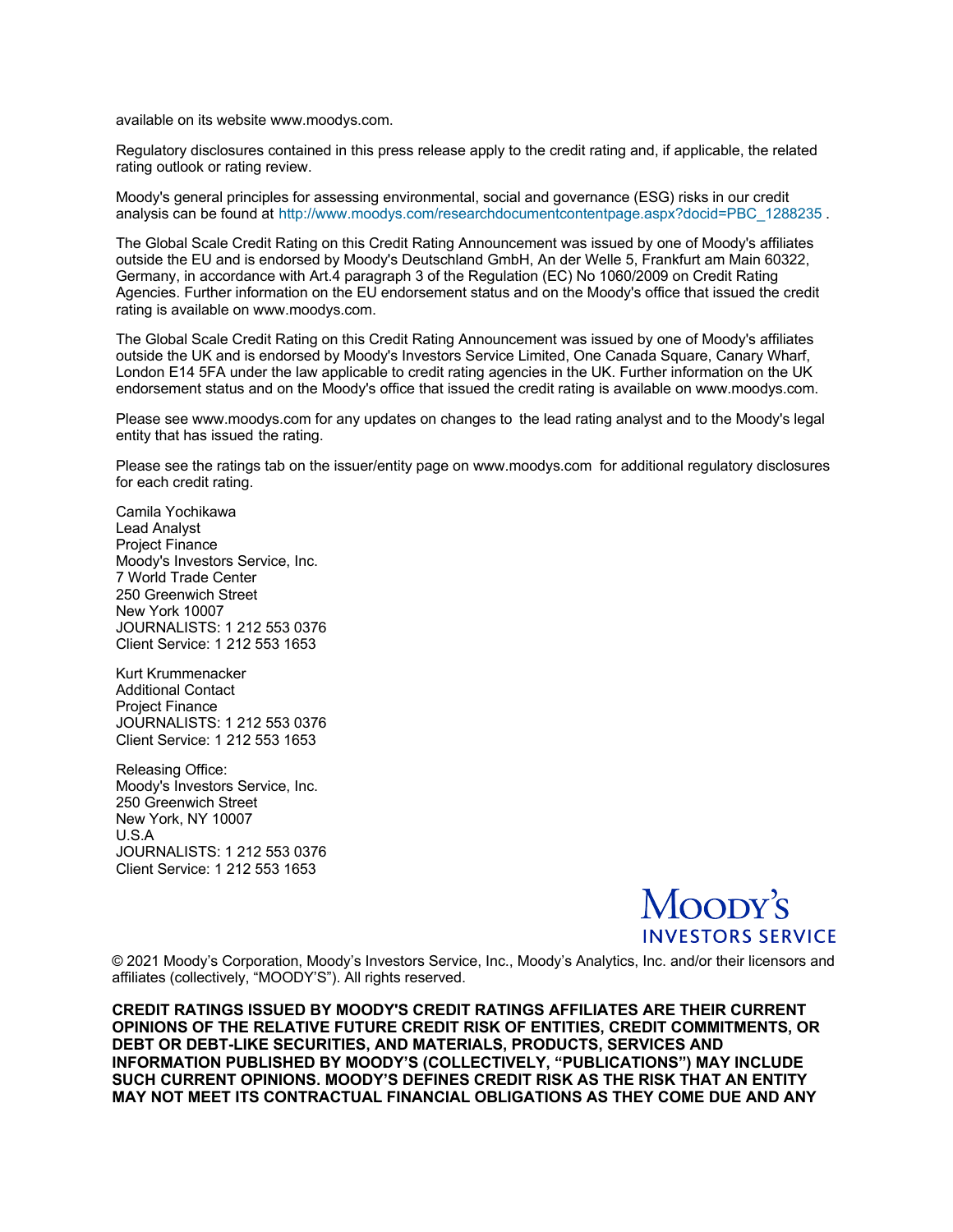**ESTIMATED FINANCIAL LOSS IN THE EVENT OF DEFAULT OR IMPAIRMENT. SEE APPLICABLE MOODY'S RATING SYMBOLS AND DEFINITIONS PUBLICATION FOR INFORMATION ON THE TYPES OF CONTRACTUAL FINANCIAL OBLIGATIONS ADDRESSED BY MOODY'S CREDIT RATINGS. CREDIT RATINGS DO NOT ADDRESS ANY OTHER RISK, INCLUDING BUT NOT LIMITED TO: LIQUIDITY RISK, MARKET VALUE RISK, OR PRICE VOLATILITY. CREDIT RATINGS, NON-CREDIT ASSESSMENTS ("ASSESSMENTS"), AND OTHER OPINIONS INCLUDED IN MOODY'S PUBLICATIONS ARE NOT STATEMENTS OF CURRENT OR HISTORICAL FACT. MOODY'S PUBLICATIONS MAY ALSO INCLUDE QUANTITATIVE MODEL-BASED ESTIMATES OF CREDIT RISK AND RELATED OPINIONS OR COMMENTARY PUBLISHED BY MOODY'S ANALYTICS, INC. AND/OR ITS AFFILIATES. MOODY'S CREDIT RATINGS, ASSESSMENTS, OTHER OPINIONS AND PUBLICATIONS DO NOT CONSTITUTE OR PROVIDE INVESTMENT OR FINANCIAL ADVICE, AND MOODY'S CREDIT RATINGS, ASSESSMENTS, OTHER OPINIONS AND PUBLICATIONS ARE NOT AND DO NOT PROVIDE RECOMMENDATIONS TO PURCHASE, SELL, OR HOLD PARTICULAR SECURITIES. MOODY'S CREDIT RATINGS, ASSESSMENTS, OTHER OPINIONS AND PUBLICATIONS DO NOT COMMENT ON THE SUITABILITY OF AN INVESTMENT FOR ANY PARTICULAR INVESTOR. MOODY'S ISSUES ITS CREDIT RATINGS, ASSESSMENTS AND OTHER OPINIONS AND PUBLISHES ITS PUBLICATIONS WITH THE EXPECTATION AND UNDERSTANDING THAT EACH INVESTOR WILL, WITH DUE CARE, MAKE ITS OWN STUDY AND EVALUATION OF EACH SECURITY THAT IS UNDER CONSIDERATION FOR PURCHASE, HOLDING, OR SALE.** 

MOODY'S CREDIT RATINGS, ASSESSMENTS, OTHER OPINIONS, AND PUBLICATIONS ARE NOT INTENDED FOR USE BY RETAIL INVESTORS AND IT WOULD BE RECKLESS AND INAPPROPRIATE FOR RETAIL INVESTORS TO USE MOODY'S CREDIT RATINGS, ASSESSMENTS, OTHER OPINIONS OR PUBLICATIONS WHEN MAKING AN INVESTMENT DECISION. IF IN DOUBT YOU SHOULD CONTACT YOUR FINANCIAL OR OTHER PROFESSIONAL ADVISER.

ALL INFORMATION CONTAINED HEREIN IS PROTECTED BY LAW, INCLUDING BUT NOT LIMITED TO, COPYRIGHT LAW, AND NONE OF SUCH INFORMATION MAY BE COPIED OR OTHERWISE REPRODUCED, REPACKAGED, FURTHER TRANSMITTED, TRANSFERRED, DISSEMINATED, REDISTRIBUTED OR RESOLD, OR STORED FOR SUBSEQUENT USE FOR ANY SUCH PURPOSE, IN WHOLE OR IN PART, IN ANY FORM OR MANNER OR BY ANY MEANS WHATSOEVER, BY ANY PERSON WITHOUT MOODY'S PRIOR WRITTEN CONSENT.

MOODY'S CREDIT RATINGS, ASSESSMENTS, OTHER OPINIONS AND PUBLICATIONS ARE NOT INTENDED FOR USE BY ANY PERSON AS A BENCHMARK AS THAT TERM IS DEFINED FOR REGULATORY PURPOSES AND MUST NOT BE USED IN ANY WAY THAT COULD RESULT IN THEM BEING CONSIDERED A BENCHMARK.

All information contained herein is obtained by MOODY'S from sources believed by it to be accurate and reliable. Because of the possibility of human or mechanical error as well as other factors, however, all information contained herein is provided "AS IS" without warranty of any kind. MOODY'S adopts all necessary measures so that the information it uses in assigning a credit rating is of sufficient quality and from sources MOODY'S considers to be reliable including, when appropriate, independent third-party sources. However, MOODY'S is not an auditor and cannot in every instance independently verify or validate information received in the rating process or in preparing its Publications.

To the extent permitted by law, MOODY'S and its directors, officers, employees, agents, representatives, licensors and suppliers disclaim liability to any person or entity for any indirect, special, consequential, or incidental losses or damages whatsoever arising from or in connection with the information contained herein or the use of or inability to use any such information, even if MOODY'S or any of its directors, officers, employees, agents, representatives, licensors or suppliers is advised in advance of the possibility of such losses or damages, including but not limited to: (a) any loss of present or prospective profits or (b) any loss or damage arising where the relevant financial instrument is not the subject of a particular credit rating assigned by MOODY'S.

To the extent permitted by law, MOODY'S and its directors, officers, employees, agents, representatives, licensors and suppliers disclaim liability for any direct or compensatory losses or damages caused to any person or entity, including but not limited to by any negligence (but excluding fraud, willful misconduct or any other type of liability that, for the avoidance of doubt, by law cannot be excluded) on the part of, or any